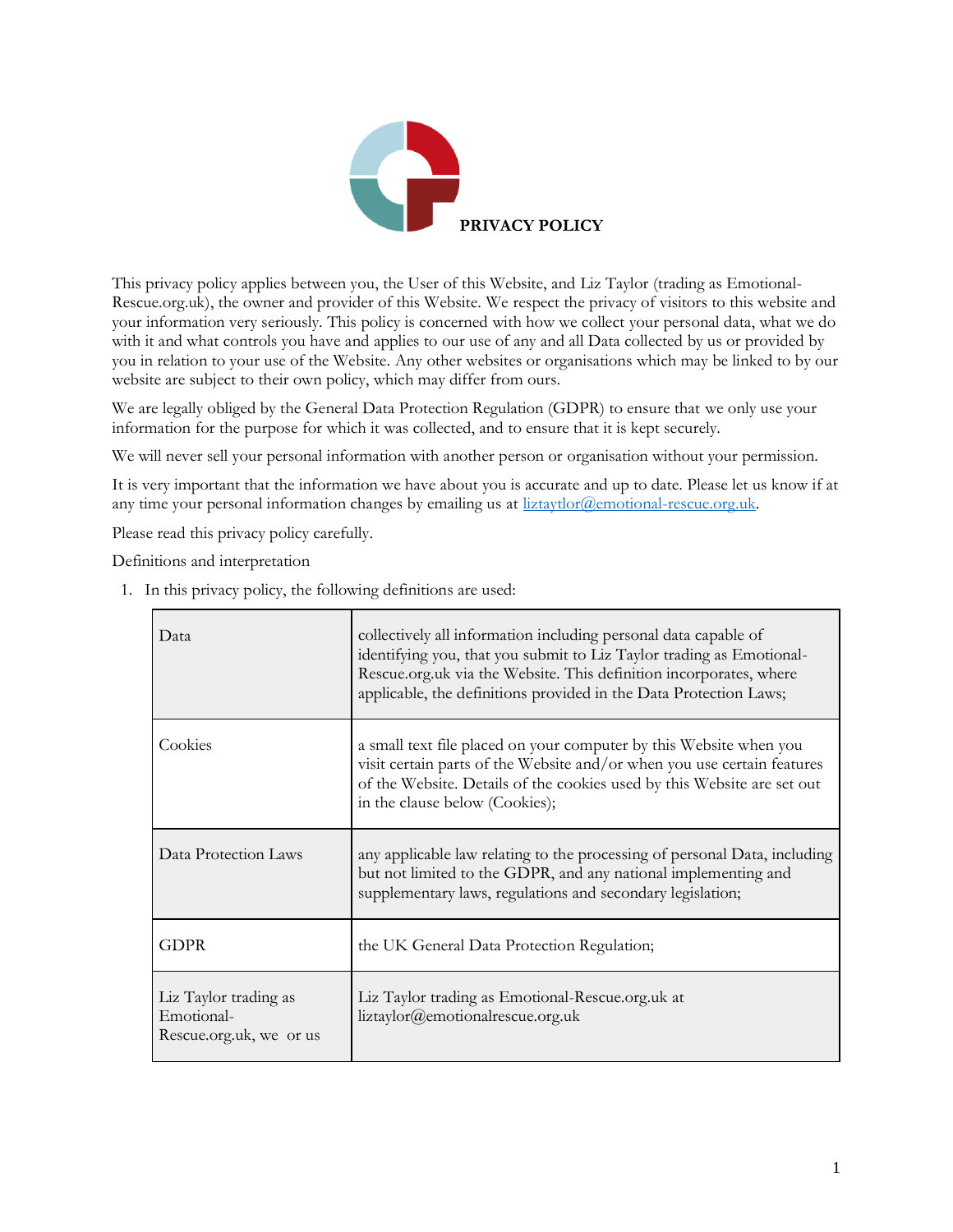| UK and EU Cookie Law | the Privacy and Electronic Communications (EC Directive)<br>Regulations 2003 as amended by the Privacy and Electronic<br>Communications (EC Directive) (Amendment) Regulations 2011 & the<br>Privacy and Electronic Communications (EC Directive) (Amendment)<br>Regulations 2018;                                                                                                       |
|----------------------|------------------------------------------------------------------------------------------------------------------------------------------------------------------------------------------------------------------------------------------------------------------------------------------------------------------------------------------------------------------------------------------|
| User or you          | any third party that accesses the Website and is not either (i) employed<br>by Liz Taylor trading as Emotional-Rescue.org.uk and acting in the<br>course of their employment or (ii) engaged as a consultant or otherwise<br>providing services to Liz Taylor trading as Emotional-<br>Rescue.org.uk and accessing the Website in connection with the<br>provision of such services; and |
| Website              | the website that you are currently using, https://www.emotional-<br>rescue.org.uk, and any sub-domains of this site unless expressly<br>excluded by their own terms and conditions.                                                                                                                                                                                                      |

- 2. In this privacy policy, unless the context requires a different interpretation:
	- a. the singular includes the plural and vice versa;
	- b. references to sub-clauses, clauses, schedules or appendices are to sub-clauses, clauses, schedules or appendices of this privacy policy;
	- c. a reference to a person includes firms, companies, government entities, trusts and partnerships;
	- d. "including" is understood to mean "including without limitation";
	- e. reference to any statutory provision includes any modification or amendment of it;
	- f. the headings and sub-headings do not form part of this privacy policy.

Scope of this privacy policy

- 3. This privacy policy applies only to the actions of Liz Taylor trading as Emotional-Rescue.org.uk and Users with respect to this Website. It does not extend to any websites that can be accessed from this Website including, but not limited to, any links we may provide to social media websites.
- 4. For purposes of the applicable Data Protection Laws, Liz Taylor trading as Emotional-Rescue.org.uk is the "data controller". This means that Liz Taylor trading as Emotional-Rescue.org.uk determines the purposes for which, and the manner in which, your Data is processed.

### Data collected

- 5. We may collect the following Data, which includes personal Data, from you:
	- a. name;
	- b. date of birth;
	- c. gender;
	- d. job title;
	- e. profession;
	- f. contact Information such as email addresses and telephone numbers;
	- g. demographic information such as postcode, preferences and interests;
	- h. financial information such as credit / debit card numbers and banking details;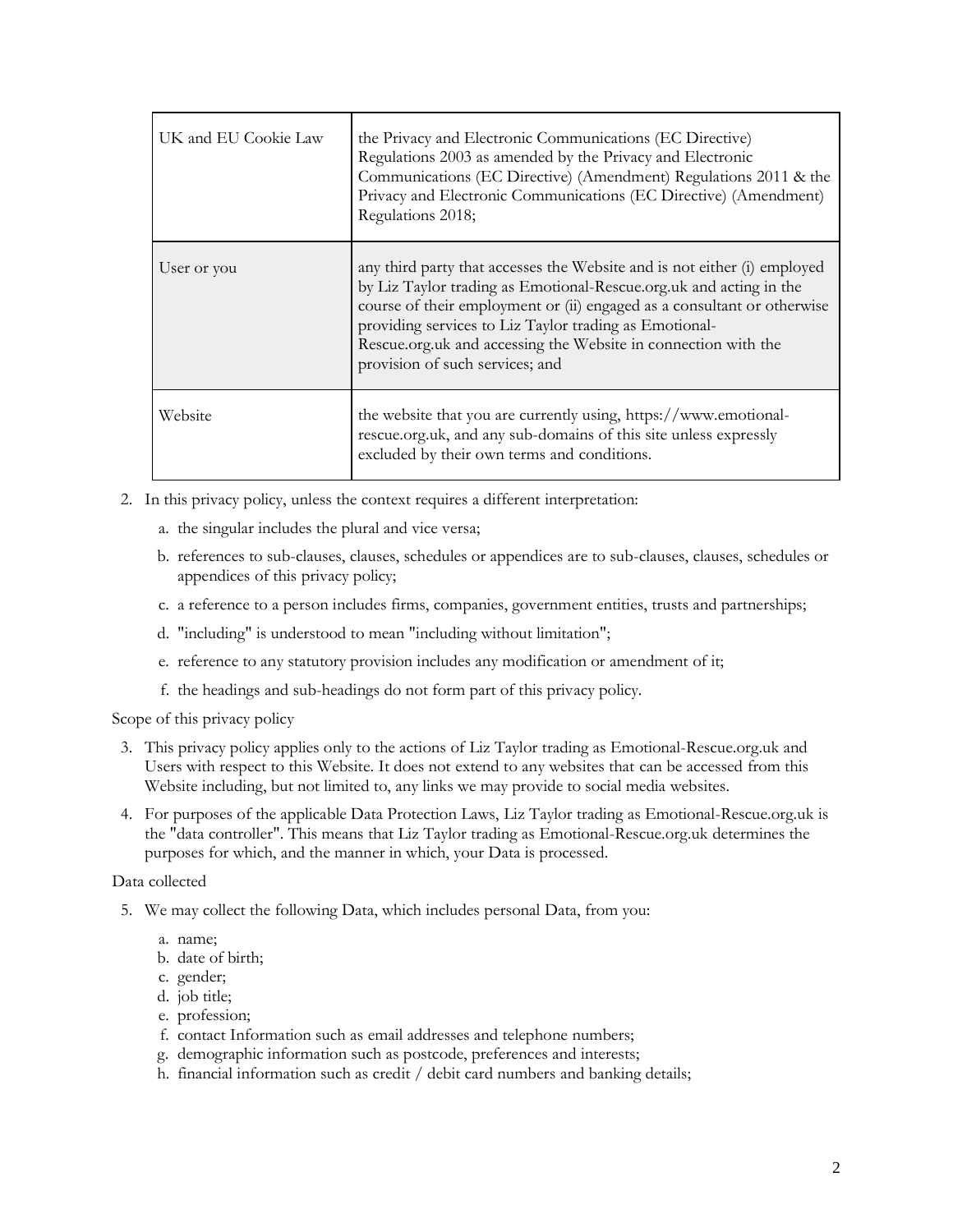- i. sensitive data that you may choose to share when preparing your end-of life plan such as faith beliefs.
- j. IP address (automatically collected);
- k. web browser type and version (automatically collected);
- l. operating system (automatically collected);
- m. In order to prevent fraud and to ensure we are not disclosing your personal data to the wrong person, we may ask you for a copy of an official document that clearly authenticates your name, and current address. This is a standard practice in all applications for personal data under the GDPR.

in each case, in accordance with this privacy policy.

How we collect Data

- 6. We collect Data in the following ways:
	- a. data is given to us by you;
	- b. data is received from other sources; and
	- c. data is collected automatically.

Data that is given to us by you

- 7. Liz Taylor trading as Emotional-Rescue.org.uk will collect your Data in a number of ways, for example:
	- a. when you contact us through the Website, by telephone, post, e-mail or through any other means;
	- b. when you register with us and set up an account to receive our products/services;
	- c. when you complete surveys that we use for research purposes (although you are not obliged to respond to them);
	- d. when you enter a competition or promotion through a social media channel;
	- e. when you make payments to us, through this Website or otherwise;
	- f. when you elect to receive marketing communications from us;
	- g. when you use our services;
	- h. when your details come from referrals and introductions from others;

in each case, in accordance with this privacy policy.

Data that is received from third parties

- 8. Liz Taylor trading as Emotional-Rescue.org.uk will receive Data about you from the following third parties:
	- a. Grief Uk Ltd
	- b. Before I Go Solutions
	- c. Analytic providers such as Google Analytics and Ads, Facebook Pixel and Ads, Eventbrite, YouTube videos when your browser connects to a video on YouTube.

Data that is collected automatically

- 9. To the extent that you access the Website, we will collect your Data automatically, for example:
	- a. we automatically collect some information about your visit to the Website. This information helps us to make improvements to Website content and navigation, and includes your IP address, the date, times and frequency with which you access the Website and the way you use and interact with its content.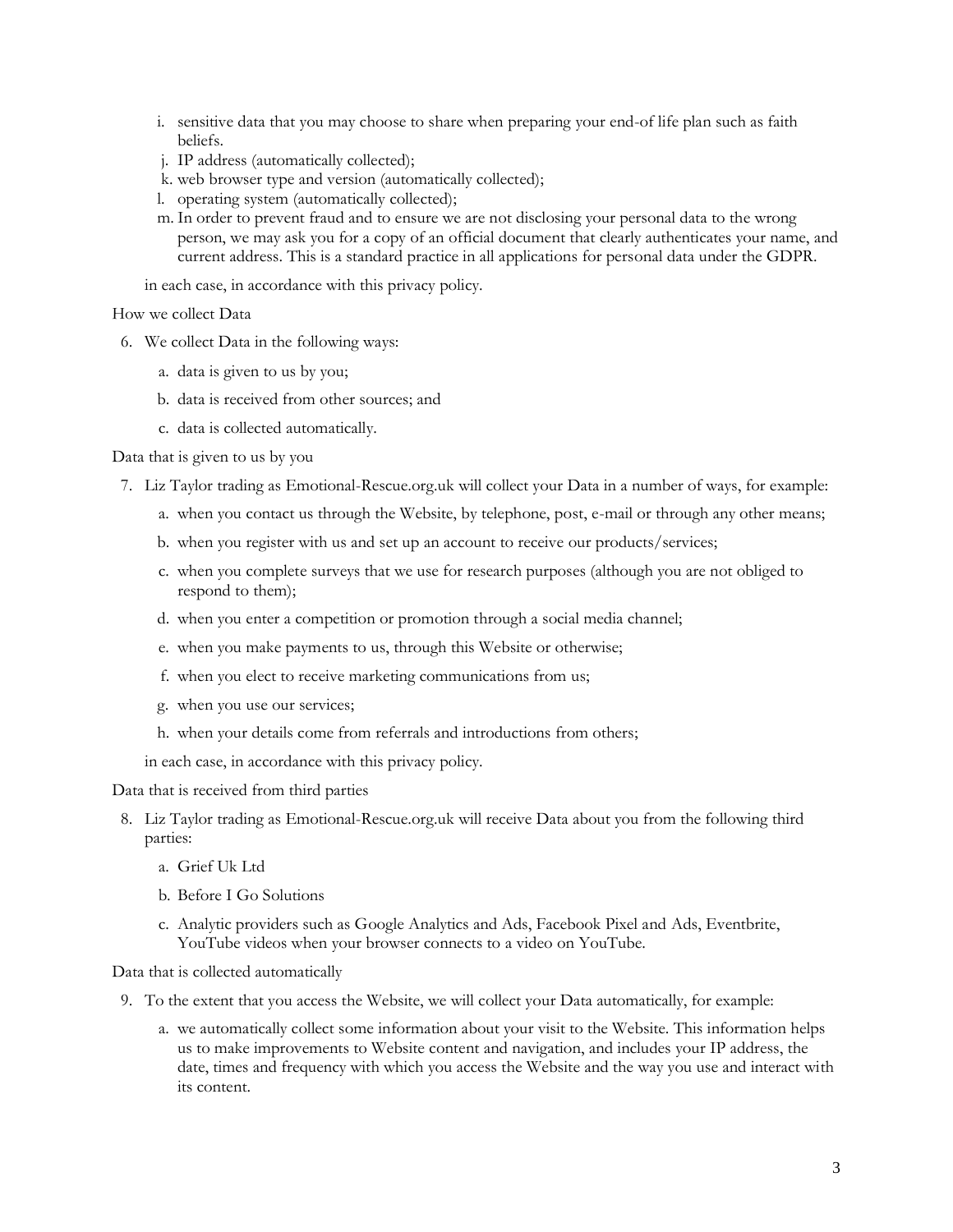b. we will collect your Data automatically via cookies, in line with the cookie settings on your browser. For more information about cookies, and how we use them on the Website, see the section below, headed "Cookies".

#### Our use of Data

- 10. Any or all of the above Data may be required by us from time to time in order to provide you with the best possible service and experience when using our Website. Specifically, Data may be used by us for the following reasons:
	- a. internal record keeping;
	- b. improvement of our products / services;
	- c. transmission by email of marketing materials that may be of interest to you;
	- d. contact for market research purposes which may be done using email, telephone, fax or mail. Such information may be used to customise or update the Website;
	- e. you consent that others may see your personal details when attending online meetings or calls;

in each case, in accordance with this privacy policy.

- 11. We may use your Data for the above purposes if we deem it necessary to do so for our legitimate interests. If you are not satisfied with this, you have the right to object in certain circumstances (see the section headed "Your rights" below).
- 12. For the delivery of direct marketing to you via e-mail, we'll need your consent, whether via an opt-in or soft-opt-in:
	- a. soft opt-in consent is a specific type of consent which applies when you have previously engaged with us (for example, you contact us to ask us for more details about a particular product/service, and we are marketing similar products/services). Under "soft opt-in" consent, we will take your consent as given unless you opt-out.
	- b. for other types of e-marketing, we are required to obtain your explicit consent; that is, you need to take positive and affirmative action when consenting by, for example, checking a tick box that we'll provide.
	- c. if you are not satisfied with our approach to marketing, you have the right to withdraw consent at any time. To find out how to withdraw your consent, see the section headed "Your rights" below.
- 13. When you register with us and set up an account to receive our services, the legal basis for this processing is the performance of a contract between you and us and/or taking steps, at your request, to enter into such a contract.
- 14. We may use your Data to show you Liz Taylor trading as Emotional-Rescue.org.uk adverts and other content on other websites. If you do not want us to use your data to show you Liz Taylor trading as Emotional-Rescue.org.uk adverts and other content on other websites, please turn off the relevant cookies (please refer to the section headed "Cookies" below).

Who we share Data with

- 15. We may share your Data with the following groups of people for the following reasons:
	- a. our employees, agents and/or professional advisors to obtain advice from professional bodies that we are licensed to work with such as but not limited to Before I Go Solutions and Grief Uk Ltd;
	- b. third party service providers (Such as Google Analytic and Ads, Facebook Pixel and Ads, Eventbrite, YouTube videos when your browser connects to a video on YouTube) who provide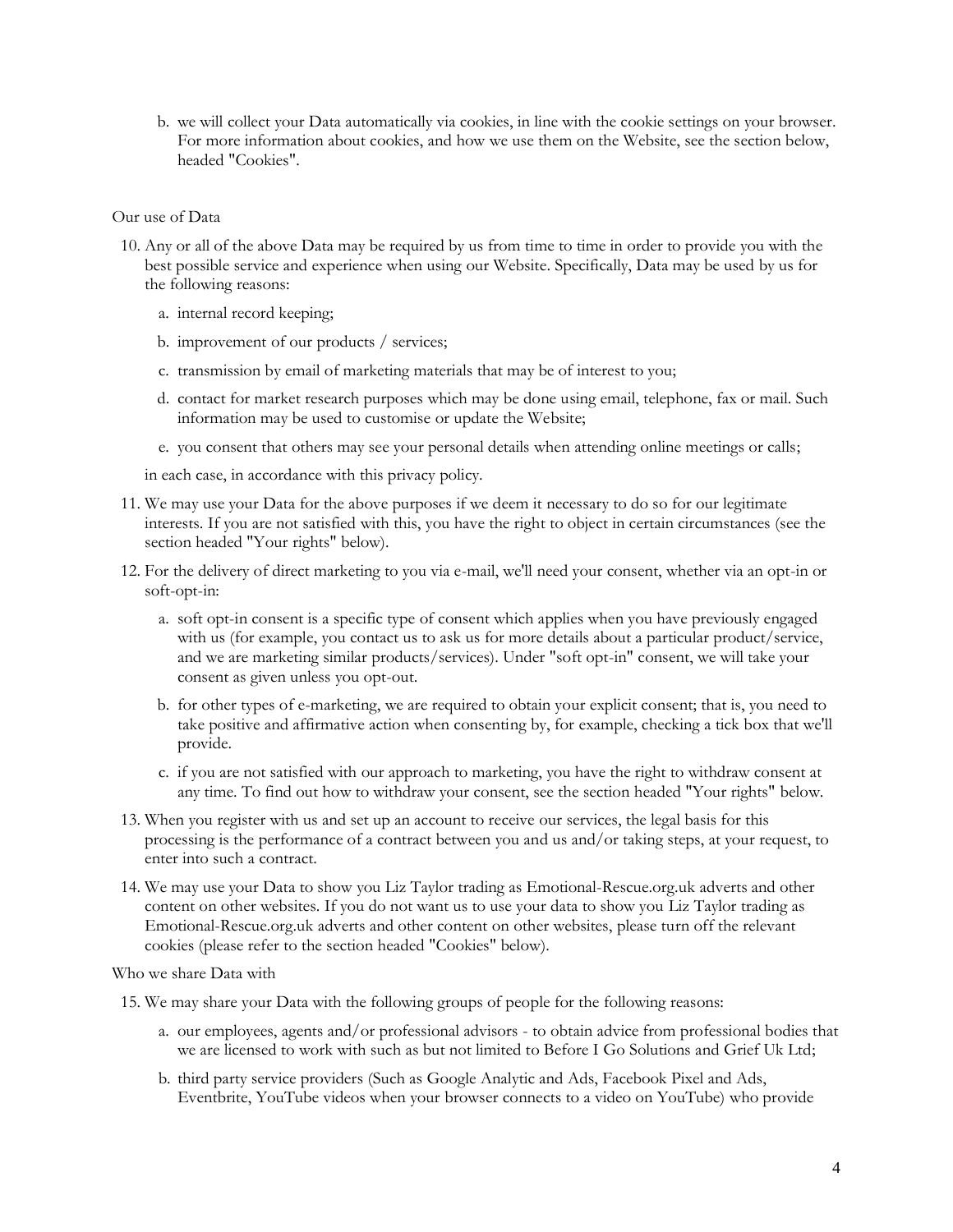services to us which require the processing of personal data - to help third party service providers in receipt of any shared data to perform functions on our behalf to help ensure the website runs smoothly;

- c. third party payment providers who process payments made over the Website to enable third party payment providers to process user payments and refunds;
- d. relevant authorities -to facilitate the detection of crime or the collection of taxes or duties;

in each case, in accordance with this privacy policy.

### Keeping Data secure

- 16. We will use technical and organisational measures to safeguard your Data, for example:
	- a. access to your account is controlled by a password and a user name that is unique to you.
	- b. we store your Data on secure servers.
	- c. payment details are encrypted using SSL technology (typically you will see a lock icon or green address bar (or both) in your browser when we use this technology.
- 17. Technical and organisational measures include measures to deal with any suspected data breach. If you suspect any misuse or loss or unauthorised access to your Data, please let us know immediately by contacting us via this e-mail address: liztaylor@emotional-rescue.org.uk.
- 18.If you want detailed information from Get Safe Online on how to protect your information and your computers and devices against fraud, identity theft, viruses and many other online problems, please visit www.getsafeonline.org. Get Safe Online is supported by HM Government and leading businesses.

### Data retention

- 19. Unless a longer retention period is required or permitted by law, we will only hold your Data on our systems for the period necessary to fulfil the purposes outlined in this privacy policy or until you request that the Data be deleted.
- 20. Even if we delete your Data, it may persist on backup or archival media for legal, tax or regulatory purposes.

### Your rights

- 21. You have the following rights in relation to your Data:
	- a. Right to access the right to request (i) copies of the information we hold about you at any time, or (ii) that we modify, update or delete such information. If we provide you with access to the information we hold about you, we will not charge you for this, unless your request is "manifestly unfounded or excessive." Where we are legally permitted to do so, we may refuse your request. If we refuse your request, we will tell you the reasons why.
	- b. Right to correct the right to have your Data rectified if it is inaccurate or incomplete.
	- c. Right to erase the right to request that we delete or remove your Data from our systems.
	- d. Right to restrict our use of your Data the right to "block" us from using your Data or limit the way in which we can use it.
	- e. Right to data portability the right to request that we move, copy or transfer your Data.
	- f. Right to object the right to object to our use of your Data including where we use it for our legitimate interests.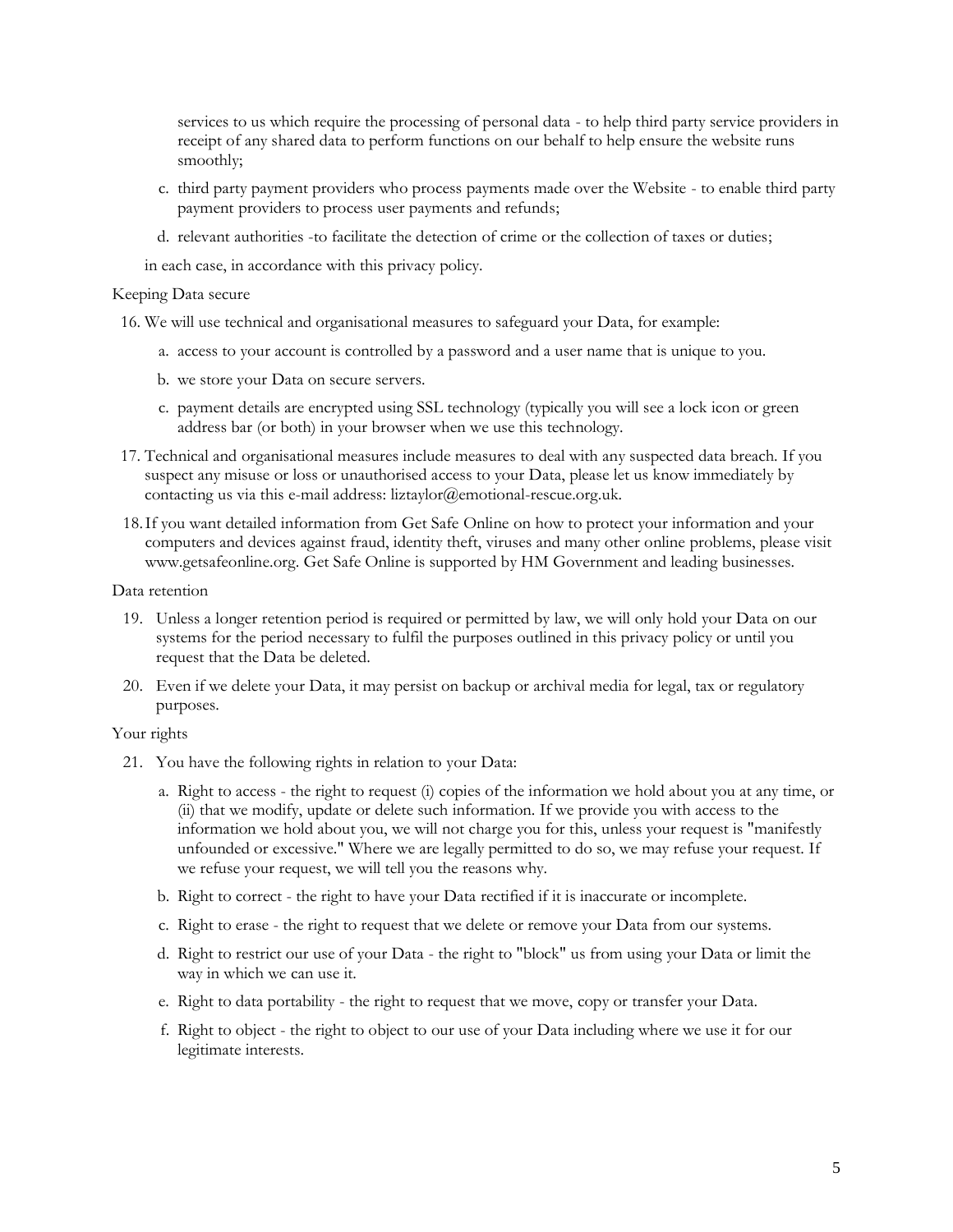- 22. To make enquiries, exercise any of your rights set out above, or withdraw your consent to the processing of your Data (where consent is our legal basis for processing your Data), please contact us via this e-mail address: liztaylor@emotional-rescue.org.uk.
- 23. If you are not satisfied with the way a complaint you make in relation to your Data is handled by us, you may be able to refer your complaint to the relevant data protection authority. For the UK, this is the Information Commissioner's Office (ICO). The ICO's contact details can be found on their website at https://ico.org.uk/.
- 24. It is important that the Data we hold about you is accurate and current. Please keep us informed if your Data changes during the period for which we hold it.

Links to other websites

25. This Website may, from time to time, provide links to other websites. We have no control over such websites and are not responsible for the content of these websites. This privacy policy does not extend to your use of such websites. You are advised to read the privacy policy or statement of other websites prior to using them.

Changes of business ownership and control

- 26. Liz Taylor trading as Emotional-Rescue.org.uk may, from time to time, expand or reduce our business and this may involve the sale and/or the transfer of control of all or part of Liz Taylor trading as Emotional-Rescue.org.uk. Data provided by Users will, where it is relevant to any part of our business so transferred, be transferred along with that part and the new owner or newly controlling party will, under the terms of this privacy policy, be permitted to use the Data for the purposes for which it was originally supplied to us.
- 27. We may also disclose Data to a prospective purchaser of our business or any part of it.
- 28. In the above instances, we will take steps with the aim of ensuring your privacy is protected.

### Cookies

- 29. This Website may place and access certain Cookies on your computer. Liz Taylor trading as Emotional-Rescue.org.uk uses Cookies to improve your experience of using the Website and to improve our range of products and services. Liz Taylor trading as Emotional-Rescue.org.uk has carefully chosen these Cookies and has taken steps to ensure that your privacy is protected and respected at all times.
- 30. All Cookies used by this Website are used in accordance with current UK and EU Cookie Law.
- 31. Before the Website places Cookies on your computer, you will be presented with a message bar requesting your consent to set those Cookies. By giving your consent to the placing of Cookies, you are enabling Liz Taylor trading as Emotional-Rescue.org.uk to provide a better experience and service to you. You may, if you wish, deny consent to the placing of Cookies; however certain features of the Website may not function fully or as intended.

| Type of Cookie             | Purpose                                                                                                                                                                                                                           |
|----------------------------|-----------------------------------------------------------------------------------------------------------------------------------------------------------------------------------------------------------------------------------|
| Strictly necessary cookies | These are cookies that are required for the operation of our<br>website. They include, for example, cookies that enable you<br>to log into secure areas of our website, use a shopping cart or<br>make use of e-billing services. |

32. This Website may place the following Cookies: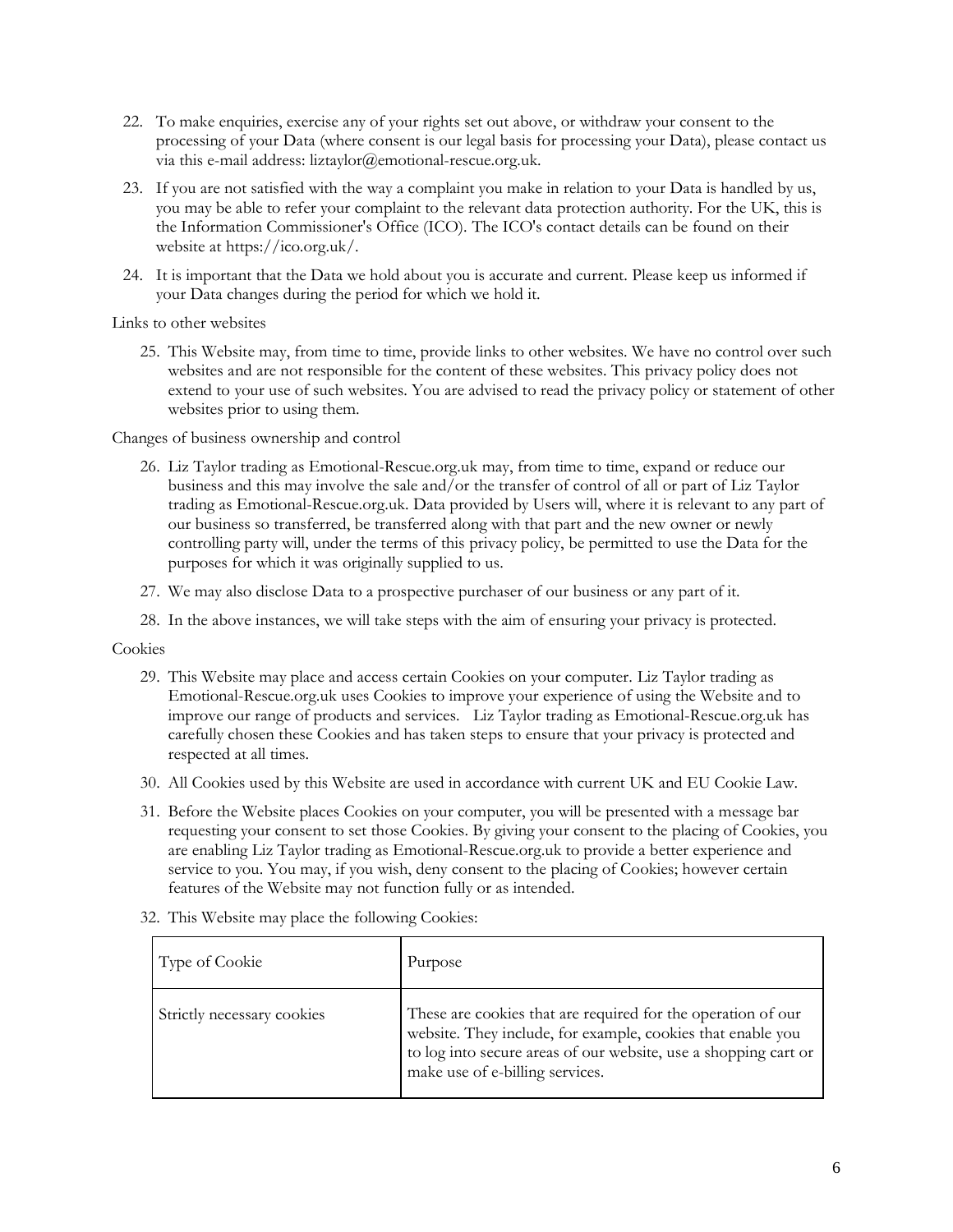| Analytical/performance cookies | They allow us to recognise and count the number of visitors<br>and to see how visitors move around our website when they<br>are using it. This helps us to improve the way our website<br>works, for example, by ensuring that users are finding what<br>they are looking for easily.                                 |
|--------------------------------|-----------------------------------------------------------------------------------------------------------------------------------------------------------------------------------------------------------------------------------------------------------------------------------------------------------------------|
| Functionality cookies          | These are used to recognise you when you return to our<br>website. This enables us to personalise our content for you,<br>greet you by name and remember your preferences (for<br>example, your choice of language or region). By using the<br>Website, you agree to our placement of functionality cookie.           |
| Targeting cookies              | These cookies record your visit to our website, the pages you<br>have visited and the links you have followed. We will use this<br>information to make our website and the advertising<br>displayed on it more relevant to your interests. We may also<br>share this information with third parties for this purpose. |

33. You can find a list of Cookies that we use in the Cookies Schedule.

- 34. You can choose to enable or disable Cookies in your internet browser. By default, most internet browsers accept Cookies but this can be changed. For further details, please see the help menu in your internet browser. You can switch off Cookies at any time, however, you may lose any information that enables you to access the Website more quickly and efficiently.
- 35. You can choose to delete Cookies at any time; however, you may lose any information that enables you to access the Website more quickly and efficiently including, but not limited to, personalisation settings.
- 36. It is recommended that you ensure that your internet browser is up-to-date and that you consult the help and guidance provided by the developer of your internet browser if you are unsure about adjusting your privacy settings.
- 37. For more information generally on cookies, including how to disable them, please refer to aboutcookies.org. You will also find details on how to delete cookies from your computer.

### General

- 38. You may not transfer any of your rights under this privacy policy to any other person. We may transfer our rights under this privacy policy where we reasonably believe your rights will not be affected.
- 39. If any court or competent authority finds that any provision of this privacy policy (or part of any provision) is invalid, illegal or unenforceable, that provision or part-provision will, to the extent required, be deemed to be deleted, and the validity and enforceability of the other provisions of this privacy policy will not be affected.
- 40. Unless otherwise agreed, no delay, act or omission by a party in exercising any right or remedy will be deemed a waiver of that, or any other, right or remedy.
- 41. This Agreement will be governed by and interpreted according to the law of England and Wales. All disputes arising under the Agreement will be subject to the exclusive jurisdiction of the English and Welsh courts.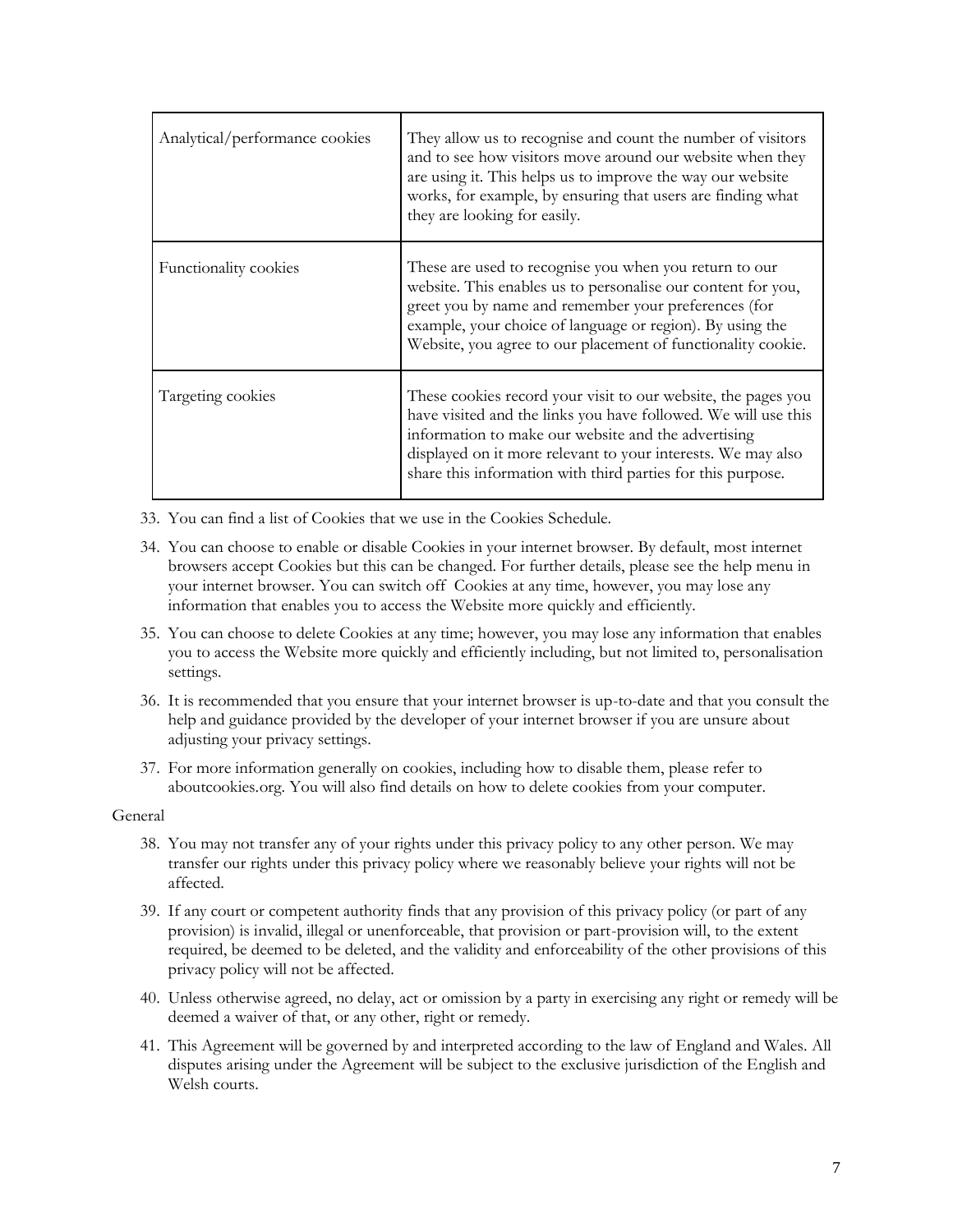Changes to this privacy policy

- 42. Liz Taylor trading as Emotional-Rescue.org.uk reserves the right to change this privacy policy as we may deem necessary from time to time or as may be required by law. Any changes will be immediately posted on the Website and you are deemed to have accepted the terms of the privacy policy on your first use of the Website following the alterations.
- 43. you may contact Liz Taylor trading as Emotional-Rescue.org.uk by email at liztaylor@emotionalrescue.org.uk.

To lodge a complaint or gain advice from a supervisory authority, please contact: The Office of the Information Commissioner Wycliffe House Water Lane Wilmslow Cheshire SK9 5AF Tel: +44 (0) 01625 545 745 Website: www.ico.org.uk

**This privacy policy was created on 23 November 2021.**